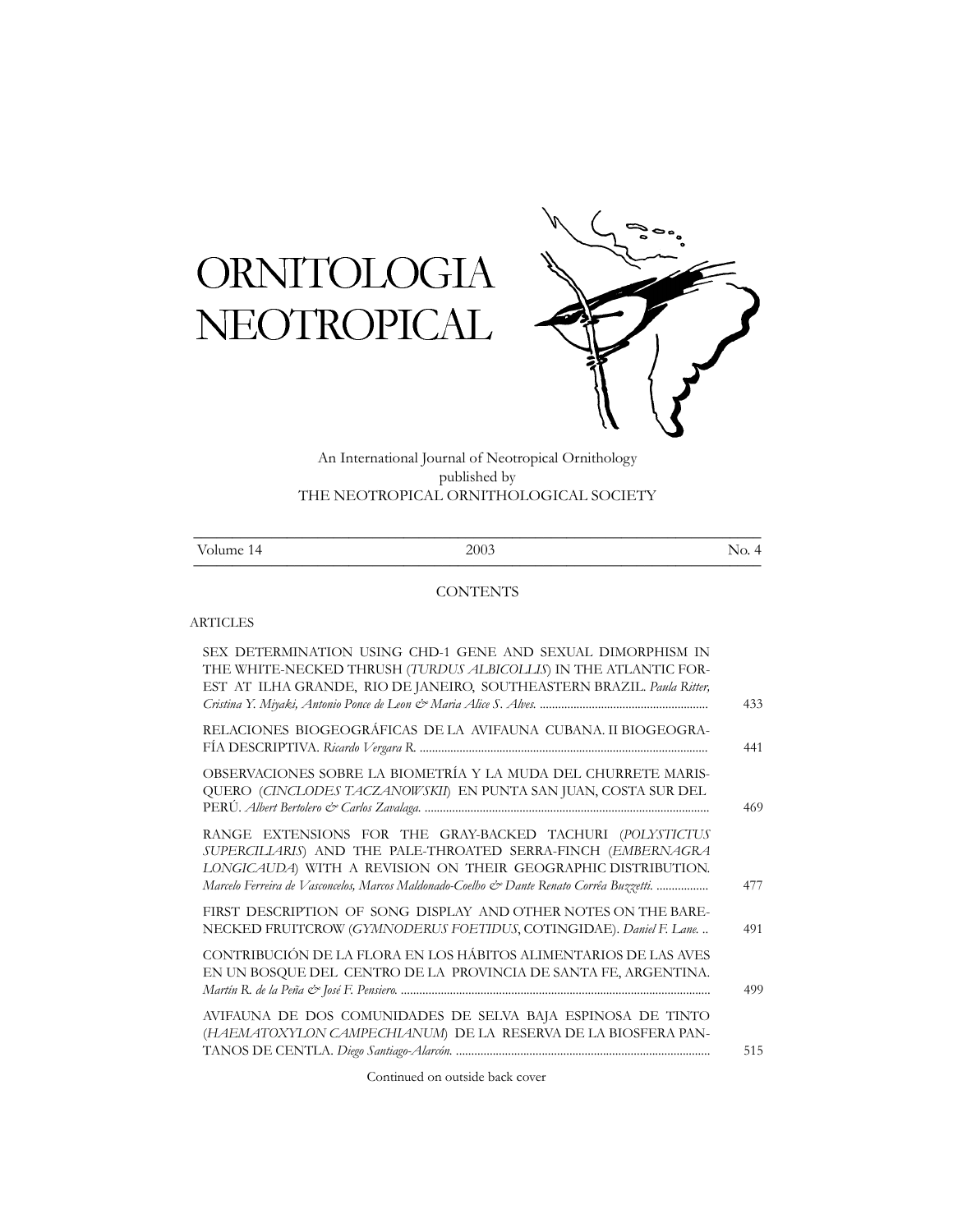#### THE NEOTROPICAL ORNITHOLOGICAL SOCIETY (*Founded 4 December 1987*)

- President: François Vuilleumier, Department of Ornithology, American Museum of Natural History, Central Park West at 79th Street, New York, NY 10024-5192, USA. (*E-mail: vuill@amnh.org*).
- Vice-President: Roberto Cavalcanti, Departamento de Zoologia, Instituto de Ciências Biológicas, Universidade de Brasília, Brasília, DF 70910-900, Brazil. (*Email: rbc@tba.com.br*).
- Editor: Raymond McNeil, Département de Sciences biologiques, Université de Monréal, C.P. 6128, Succ. "Centre-ville", Montréal, Québec, Canada H3C 3J7. (*E-mail: Raymond.McNeil@umontreal.ca*).
- Treasurer: J. Michael Meyers, USGS Patuxent Wildlife Research Center, Warnell School of Forest Resources, The University of Georgia, Athens, GA 30602-2152, USA. (*E-mail: jmeyers@smokey.forestry.uga.edu*); subscriptions, advertising, orders, back issues, changes of address and quiries about missing issues, exchanges.
- Secretary: Ross M. Lein, Department of Biology, University of Calgary, 2500 University Dr. N.W., Calgary, Alberta T2N 1N4, Canada (*E-mail: mrlein@ucalgary.ca*).
- Elected Executive Board Members: Mary Victoria McDonald (USA), Eugene S. Morton (USA), Edwin O. Willis (Brazil).
- Past President: Mario A. Ramos, Washington, D.C., USA.

Past Editor (1987–1997): Karl-L. Schuchmann, Bonn, Germany.

Patron: Robert G. Goelet, New York City, USA.

- Books for review: François Vuilleumier, Department of Ornithology, American Museum of Natural History, Central Park West at 79th St., New York, NY 10024-5192, USA.
- Obituaries: James W. Wiley, Maryland Cooperative Fish & Wildlife Research Unit, University of Maryland Eastern Shore, 1120 Trigg Hall, Princess Anne, MD 21853, USA.

#### Editorial Board

| Luiz dos Anjos, Brazil     | Fabián M. Jaksic, Chile   | Grace P. Servat, Peru      |
|----------------------------|---------------------------|----------------------------|
| Carlos Bosque, Venezuela   | Yumi Miyaki, Brazil       | Gary Stiles, Colombia      |
| Roberto Cavalcanti, Brazil | Diego Montalti, Argentina | Jean-Marc Thiollay, France |
| Ernesto Enkerlin, México   | Manuel Nores, Argentina   | François Vuilleumier, USA  |
| Patricia Escalante, México | Brigitte Poulin, France   | James W. Wiley, USA        |
| Jon Fjeldså, Denmark       | W. Douglas Robinson, USA  | Edwin O. Willis, Brazil    |
| Jürgen Haffer, Germany     | Karl Schuchmann, Germany  | Kevin Winker, USA          |

#### Membership

Any person interested in ornithology may become a member of the Neotropical Ornithological Society upon payment of dues. Members of all classes receive ORNITOLOGIA NEOTROPI-CAL. Membership dues per calendar year are: Students (with verification of student status): US \$ 15.00; subscribers from Latin American countries: US \$ 25.00; subscribers from all other countries: US \$ 35.00; libraries: US \$ 60.00. ORNITOLOGIA NEOTROPICAL of the current year is sent by third class mail. If air mail delivery is required, please add US \$ 20.00 to subscription above. All payments must be to the Treasurer in US currency, either by credit card (VISA, MasterCard), or by check or international money order drawn on a US bank.

Art for the cover page representing the Thorn-tailed Rayadito (*Aphrastura spinicauda*) is by François Vuilleumier.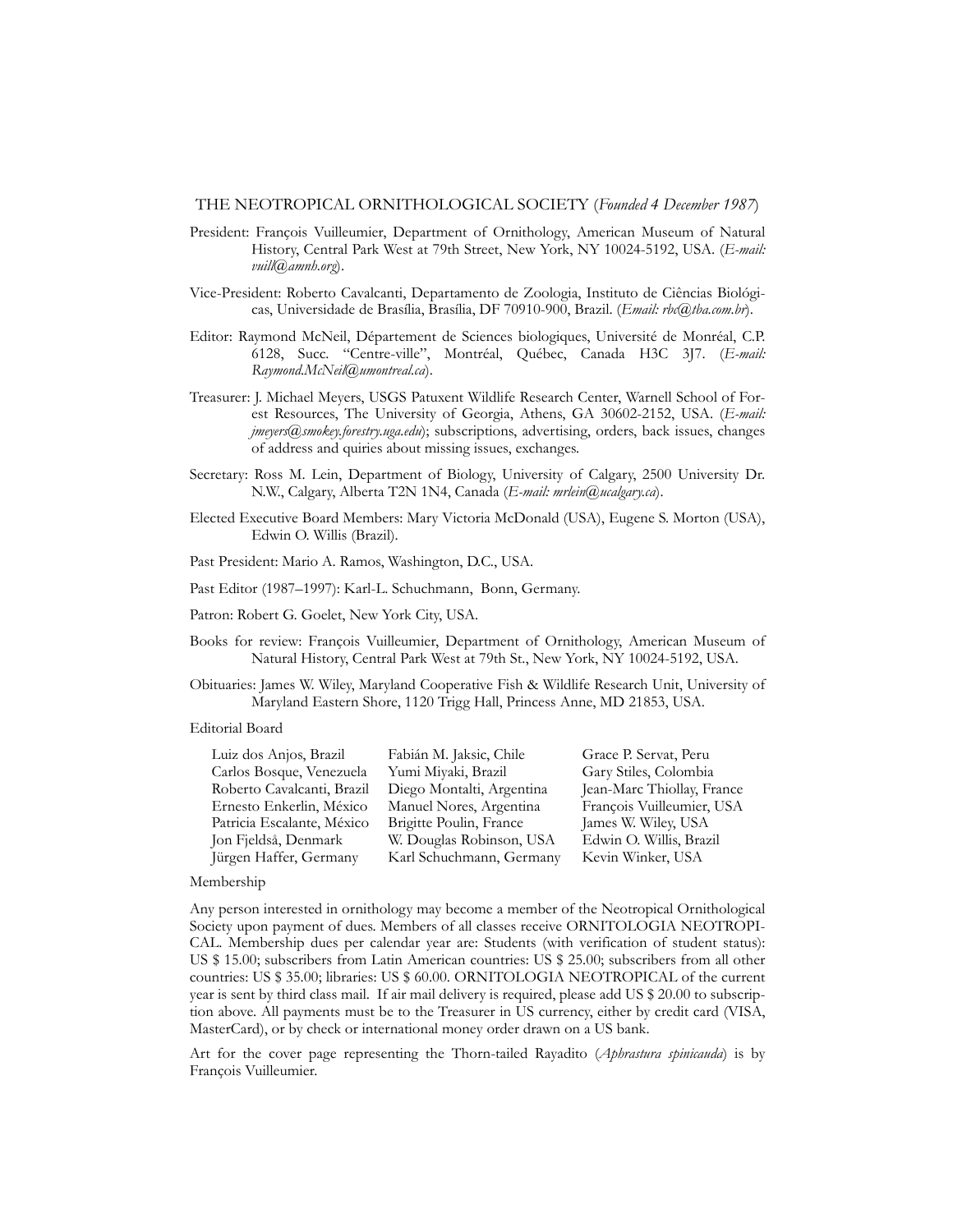## NOTICE TO CONTRIBUTORS

ORNITOLOGIA NEOTROPICAL (ISSN 1075-4377) is a refereed journal published quarterly. Manuscripts can be submitted in Spanish, Portuguese, or English on any aspect of avian biology in the Neotropical Region. All papers submitted shall reflect the results of original research. Authors are not required to pay page charges for papers of 15 printed pages or less, although contribution to page costs will be appreciated. However, authors are required to pay page charges for pages in excess of 15 printed pages.

All persons interested in publishing in ORNITOLOGIA NEOTROPICAL are welcome to submit their manuscripts to Raymond McNeil, Editor, Département de Sciences biologiques, Université de Montréal, C.P. 6128, Succ. "Centre-ville", Montreal, Québec, Canada H3C 3J7. Fax: 1-514-343-2293; **E-mail: Raymond.McNeil@umontreal.ca.**

### **MANUSCRIPTS**

**Potential authors are invited to obtain additional detailed instructions, in English, Portuguese or Spanish, from the editor by e-mail or from the web page <http://www.neotropicalornithology.org>.** Manuscripts should be submitted in triplicate. Type all parts of the manuscript doublespaced on one side of letter size (216 x 279 mm or similar), good quality bond paper with at least 25 mm margins. Avoid footnotes. Provide a concise title, and an abridged title for a running head. Avoid using tables as much as possible, using text or illustrations where possible. Put each table on a separate unnumbered page. Legends for all figures should be typed on a separate unnumbered page. Material in the tables or graphs should not be repeated in the text. Write mathematical formulas on one line, where possible.

All major papers should have an abstract in English and another one in Spanish or Portuguese, designed to acquaint readers with the essential points in the text. It should contain no more than 300 words and should be suitable for the use of abstracting services. In addition, no more than 10 key words should be provided at the end of the abstract. Manuscripts intended to be "Short Communications" should be 6 typed pages or less, not including figures and tables. They require key words but no abstract; otherwise they are organized the same as major articles. Use the metric system in text, figures and tables. Designate clock time in the 24-h system and write it as 06:30 or 20:00. Use the European system of calendar notation (e.g., 4 December 1987).

All illustrative material should be arranged in the form of figures, each with an arabic number. Line drawings, e.g., graphs, maps, drawings, should be designed for reduction by at least one-half. Include a key to symbols in the illustration unless the symbols can be described in the legend. Photographs must be sharp and of good contrast showing details in important areas. Prints from monochrome (black-and-white) film are preferred. Photographs and paintings can be published in colour at authors' costs; ask the Editor for details.

Make sure that all citations in the text are listed at the end of the paper, and that all papers listed have been cited. In-text citations of publications by three or more authors should be in the form "Buckley *et al.*" Consult a recent issue of ORNITOLOGIA NEOTROPICAL for details of citations.

Proofs corrections will be made without charge but author revision of proofs, not due to printer's errors, will be charged to the author at US \$ 5.00 per revision line. Return proofs and typescript to the Editor within one week after receipt. Order reprints when returning proofs. ORNITOLOGIA NEOTRO-PICAL is printed on acid-free paper.

————————————

POSTMASTER: Send address changes to the Treasurer, address below. Printed quarterly at Cap-Saint-Ignace, Quebec, Canada by AGMV Marquis and published by the Neotropical Ornithological Society, c/o Dr. J. Michael Meyers, Treasurer, USGS Patuxent Wildlife Research Center, Warnell School of Forest Resources, The University of Georgia, Athens, GA 30602-2152, USA. ORNITOLOGÍA NEOTROPI-CAL is mailed at periodicals postage rates (permit no. 0019841) at Athens, Georgia.